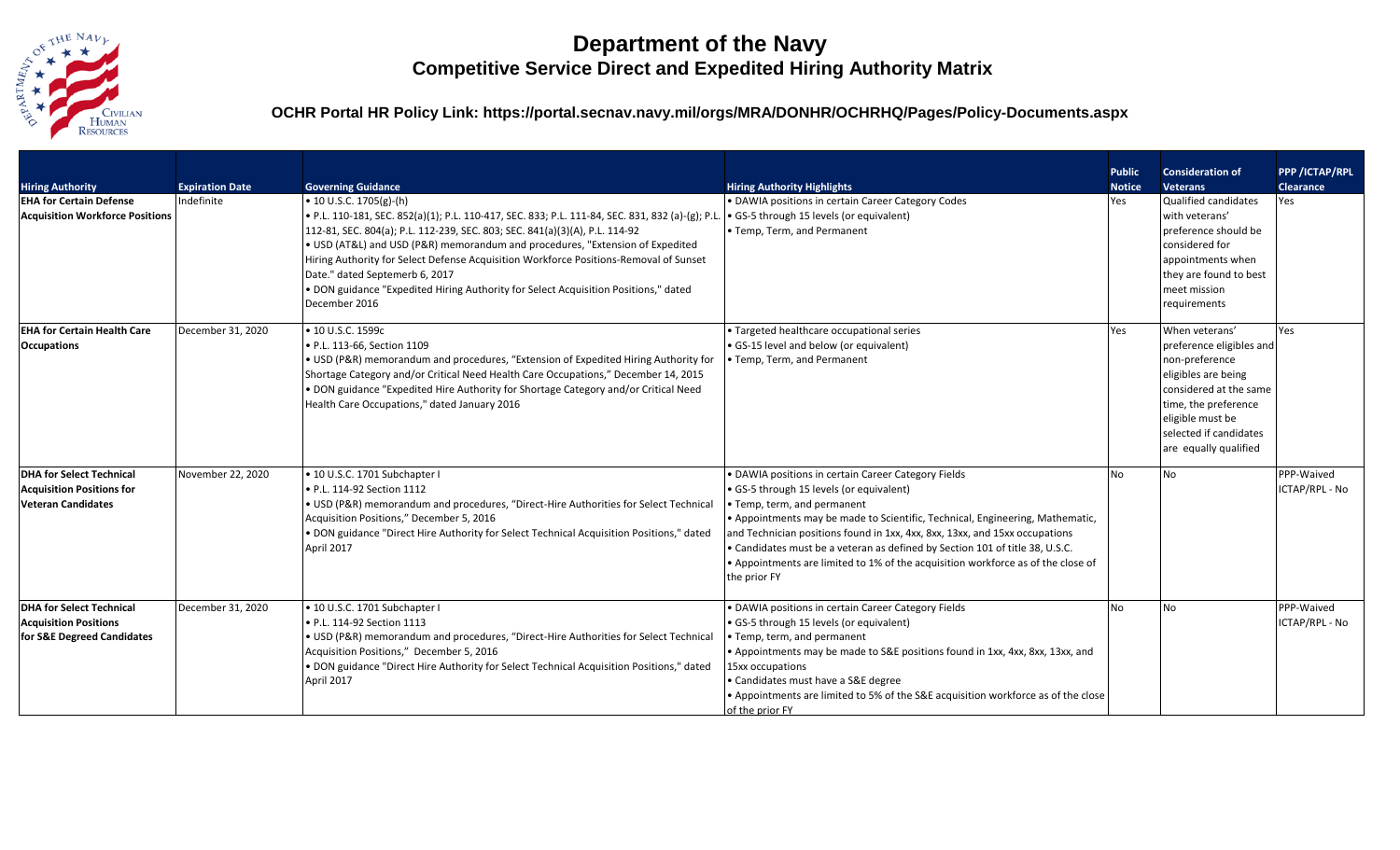

## **Department of the Navy Competitive Service Direct and Expedited Hiring Authority Matrix**

**OCHR Portal HR Policy Link: https://portal.secnav.navy.mil/orgs/MRA/DONHR/OCHRHQ/Pages/Policy-Documents.aspx**

|                                                                                                                                                    |                                                                                                                       |                                                                                                                                                                                                                                                                                                                                                                                                                                                                                      |                                                                                                                                                                                                                                                                                                                                                                                                                          | <b>Public</b> | <b>Consideration of</b> | <b>PPP /ICTAP/RPL</b>                   |
|----------------------------------------------------------------------------------------------------------------------------------------------------|-----------------------------------------------------------------------------------------------------------------------|--------------------------------------------------------------------------------------------------------------------------------------------------------------------------------------------------------------------------------------------------------------------------------------------------------------------------------------------------------------------------------------------------------------------------------------------------------------------------------------|--------------------------------------------------------------------------------------------------------------------------------------------------------------------------------------------------------------------------------------------------------------------------------------------------------------------------------------------------------------------------------------------------------------------------|---------------|-------------------------|-----------------------------------------|
| <b>Hiring Authority</b>                                                                                                                            | <b>Expiration Date</b>                                                                                                | <b>Governing Guidance</b>                                                                                                                                                                                                                                                                                                                                                                                                                                                            | <b>Hiring Authority Highlights</b>                                                                                                                                                                                                                                                                                                                                                                                       | <b>Notice</b> | <b>Veterans</b>         | <b>Clearance</b>                        |
| <b>DHA for Post-Secondary</b><br><b>Students and Recent Graduates</b>                                                                              | September 30, 2021                                                                                                    | • 10 U.S.C. 1580<br>· P.L. 114-328, Section 1106<br>• USD (P&R) memorandum, "Direct-Hire Authority for the Department of Defense for Post-• Post-secondary students are hired via term appointment with noncompetitive<br>Secondary Students and Recent Graduates," February 6, 2017<br>. DON guidance "Direct Hire Authority for Post-Secondary Students and Recent<br>Graduates," dated August 2017                                                                                | • Administrative and professional positions<br>• GS-11 and below (or equivalent)<br>conversion eligibility to permanent upon completion of degree requirements<br>• Post-secondary students must sign participant agreement / adhere to program<br>requirements<br>• Recent graduates hired via permanent appointment<br>• Appointments are limited to 15% of total competitive hires DoD-wide during<br>the previous FY | Yes           | No.                     | PPP-Waived<br>ICTAP/RPL - No            |
| <b>DHA for Financial Management</b><br><b>Experts in the DoD Workforce</b>                                                                         | December 31, 2022                                                                                                     | • 10 U.S.C. 1580<br>· P.L. 114-328, Section 1110<br>• USD (P&R) memorandum, "Direct-Hire Authority for Financial Management Experts in<br>the Department of Defense Workforce Implementation Procedures," June 1, 2017<br>. DON memorandum "Policy for Temporary Direct Hire Authority for Flnancial<br>Management Experts in the DoD," dated 10 August 2017                                                                                                                         | • Candidates must possess a finance, accounting, management, or actuarial<br>science degree, OR related degree OR Experience<br>. Positions in 5xx occupations and non-5xx occupations which are financial<br>management in nature<br>• Appointments are limited to 10% of the FM workforce as of the close of the<br>prior FY<br>· GS-5 through 15 levels (or equivalent)<br>• Temp, term, and permanent                | No.           | <b>No</b>               | PPP-Yes,<br>Modified<br>ICTAP / RPL- No |
| <b>DHA for Domestic Defense</b><br>Industrial Base Facilities and the<br><b>Major Range and Test Facilities</b><br><b>Base in the DoD</b>          | September 30, 2018                                                                                                    | • 10 U.S.C. 1580; P.L. 114-328, SEC. 1125(a)(c)<br>• USD (P&R) memorandum, "Temporary Direct-Hire Authority for Domestic Defense<br>Industrial Base Facilities and the Major Range and Test Facilities Base in the Department<br>of Defense implementation procedures," June 1, 2017<br>. DON memorandum "Policy for Temporary Direct Hire Authority at Domestice Defense<br>Industrial Base Facilities and the Major Range Test Facilities Bases in the DoD," dated 28<br>June 2017 | • Appoint qualified candidates at any Domestic Defense Industrial Base Facilities<br>or Major Range and Test Facilities Base<br>GS or FWS, up to GS-15 (or equivalent)<br>• Temp, term, and permanent                                                                                                                                                                                                                    | <b>No</b>     | <b>No</b>               | PPP-Yes,<br>Modified<br>ICTAP / RPL- No |
| <b>DHA for Cyber Workforce</b><br><b>Positions</b>                                                                                                 | Upon implementation of<br><b>Cyber Excepted Service</b><br>Personnel System<br>(section 1599f of title 10,<br>U.S.C.) | • 10 U.S.C. 1599; P.L. 114-328, SEC. 1643<br>. USD (P&R) memorandum, "Direct Hiring Authority for Cyber Workforce Positions,"<br>August 22, 2017<br>. DON memorandum "Direct Hire Authority for Cyber Workforce Positions in the DON,"<br>dated 22 September 2017                                                                                                                                                                                                                    | • Appointment of qualified individuals into Cyber Workforce<br>· Specific cyber occupational series<br>. Up to GS-15 level (or equivalent)<br>• Temp, term, and permanent<br>. Positions must meet the definition of cyber workforce and be anticipated to<br>become part of the cyber excepted service                                                                                                                  | Yes           | <b>No</b>               | Yes                                     |
| Noncompetitive Temporary and Indefinite<br><b>Term Appointments To Meet</b><br><b>Critical Hiring Needs in the</b><br><b>Department of Defense</b> |                                                                                                                       | • 10 U.S.C 1580;<br>• P.L. 114-328, SEC. 1105(b)<br>• OSD memorandum, "Noncompetitive Temporary and Term Appointments To Meet<br>Critical Hiring Needs in the Department of Defense," July 14, 2017<br>• DON Memorandum "Policy for Noncompetitive Temporary and Term Appointments to<br>Meet Critical Hiring Needs in the Department of Defense," dated 23 October2017                                                                                                              | • Apointments are limited to a maximum of 18 months<br>• Provides no provision for extension or conversion<br>• May be used for any occupation, any pay plan, up to GS-15 (or equivalent)<br>• Temp and term appointments                                                                                                                                                                                                | No            | <b>No</b>               | PPP-Yes<br>ICTAP / RPL- No              |
| <b>DHA for Medical Occupations</b>                                                                                                                 | Indefinite                                                                                                            | • 5 USC § 3304<br>• 5 CFR § 337, Subpart B<br>GW-001, issued 6/20/03                                                                                                                                                                                                                                                                                                                                                                                                                 | • Positions covered:<br>Diagnostic Radiologic Tech GS-0647<br>Medical Officer GS-0602<br>Nurse GS-0610 / 0620<br>Pharmacist GS-0660<br>• Temp, term, and permanent                                                                                                                                                                                                                                                       | Yes           | No                      | Yes                                     |